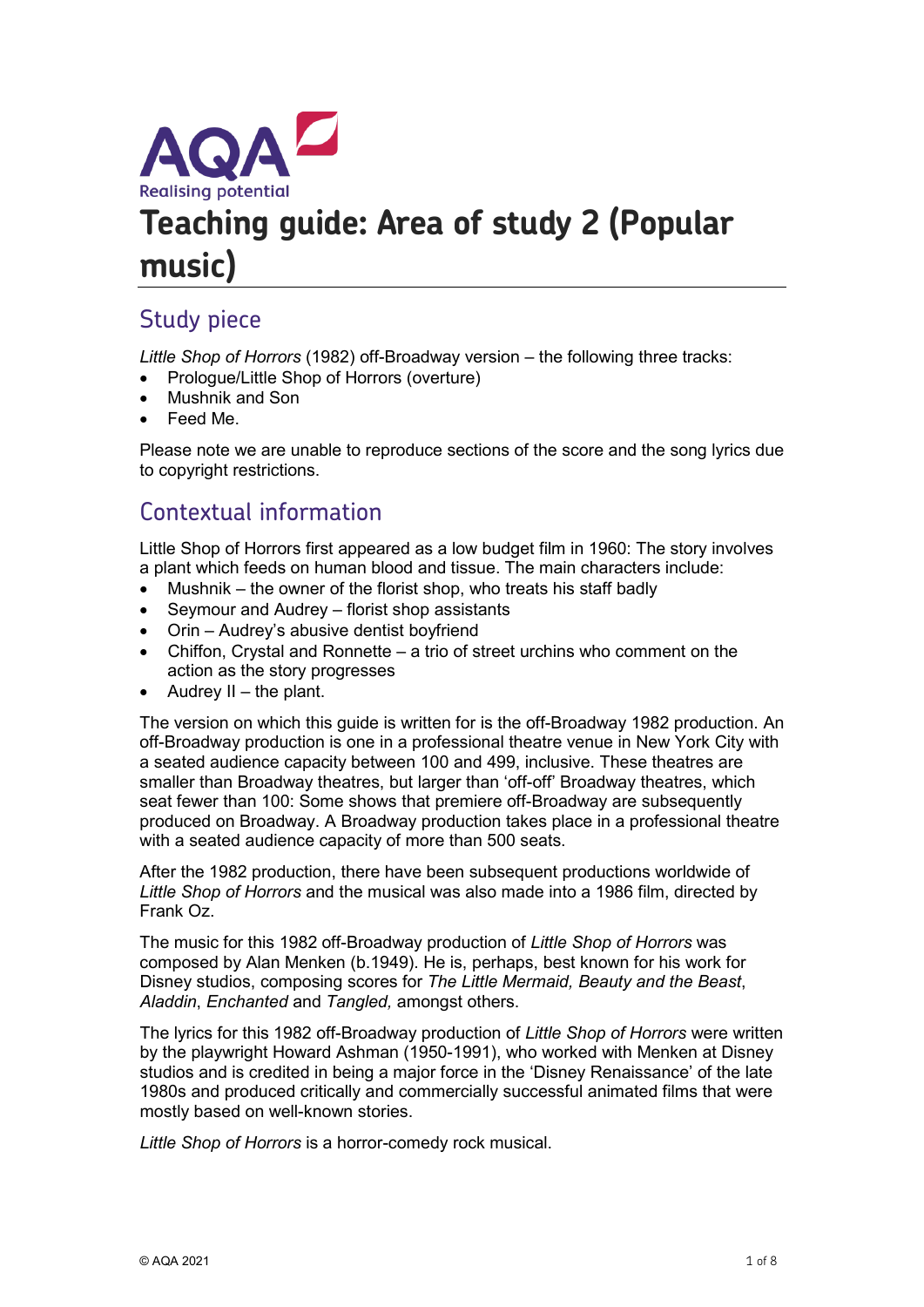# Prologue and Little Shop of Horrors

*Prologue/Little Shop of Horrors* (overture) is available on [YouTube](https://www.youtube.com/watch?v=MNdP0Xek39A) (0:00-0:43) (0:44- 2:05) and also [Spotify.](https://open.spotify.com/track/2fdcYTuo3Z5HMMEu8n3H3o?si=e870ec17fc7e400b)

#### **Context**

The opening number of the show (*Prologue*) is designed to set the tone and bring a sense of gravity and foreboding.

The *Prologue* has a time signature of 4/4, a tempo of c.80 bpm, and a tonic key of Eb major. The opening drum roll gets gradually louder (crescendo), introducing the opening, loud (forte), homophonic/chordal first phrase of music. Slow moving, simple rhythms of crotchets, minims and semibreves together with the organ give a hymnlike feel. Melodically, the initial two-bar idea is treated sequentially, with the accompanying bass and toms fanfare-like motif adding even more gravitas. Dotted crotchet/quaver rhythms are introduced in the bass to add to the anticipation. The supporting chords are diatonic, with the first two-bar phrase starting on an Eb major chord and ending on a C minor chord, and the next three-bar phrase starting on an F minor chord and ending on a Bb major chord, before the music gets gradually quieter (decrescendo/diminuendo) and the narration begins.

The opening section is then repeated (without the initial drum-roll) to form a nine-bar section, but the final chord is changed to a D major chord. After a drum fill, we are straight into the next song.

The song *Little Shop of Horrors* is performed by the three street urchins – Crystal, Ronette and Chiffon. The mood of the music now changes, with an upbeat tempo of c.160 bpm, a time signature of 4/4 and a modulation to the key of G major. The song is accompanied by piano, keyboard, guitar, bass and percussion. The organ sound is not heard in the song.

This upbeat/easy style of music has been likened to 'bugglegum pop' from the 1960s, which is known for its innocent singsong melodies, often harmonised vocals and the use of pentatonic scales. The accompanying chords were usually simple, with perhaps a childish and lyrical hook. The style was marketed for children and adolescents, and songs of this genre include 'Yummy, Yummy, Yummy' by the Ohio Express and 'Sugar, Sugar' by The Archies.

Whilst the time signature of 4/4 remains the same as the *Prologue*, a feature of the song *Little Shop of Horrors* is the use of the accompanying calypso/tresillo or '332'. This rhythmic pattern is heard across a wide range of musical styles, for example, in Latin American music and pop songs.

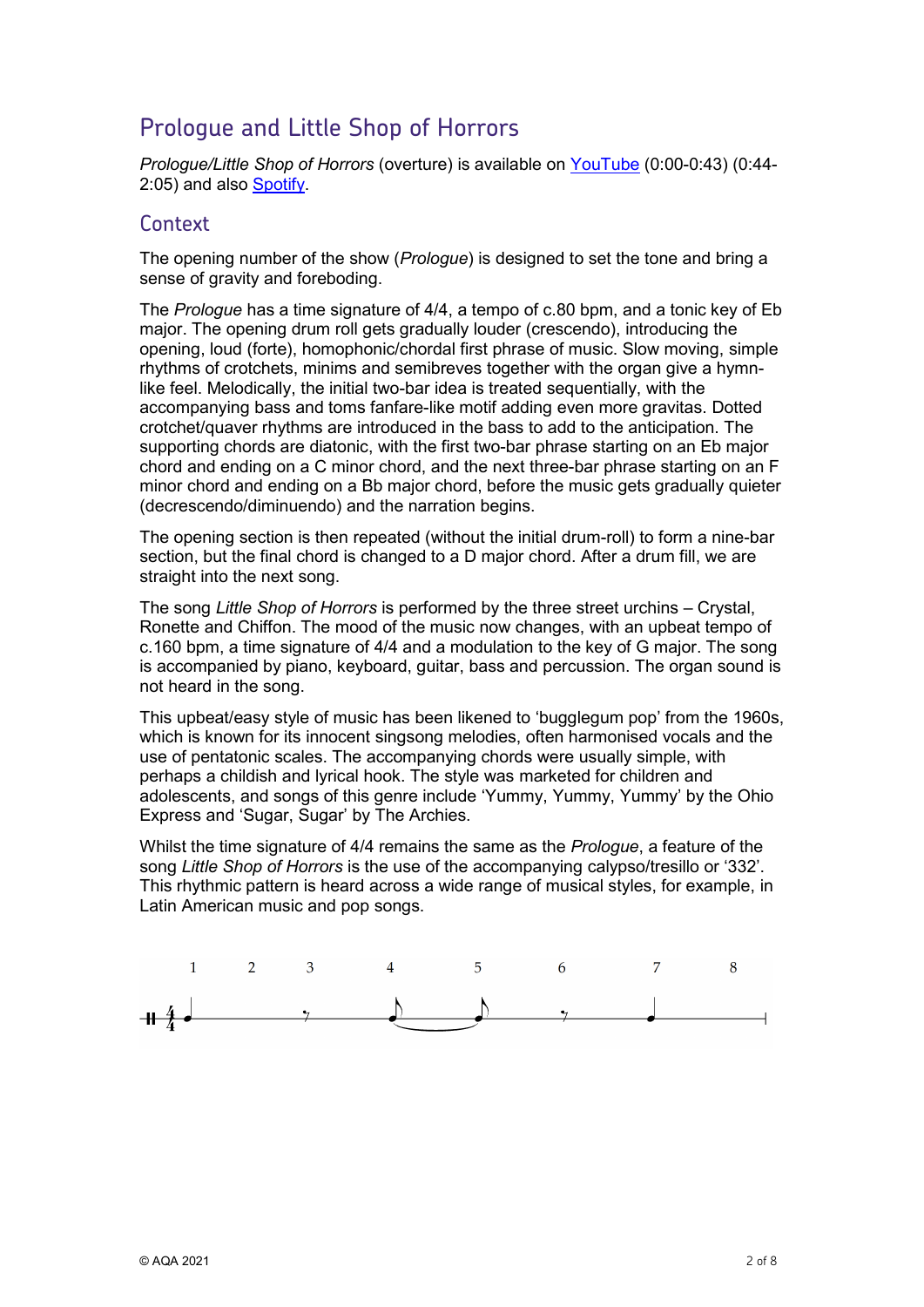## **Structure**

| Introduction Section A Section A Section B Section A Coda/Outro |        |        |         |        |        |
|-----------------------------------------------------------------|--------|--------|---------|--------|--------|
| 4 bars                                                          | 8 bars | 8 bars | 22 bars | 6 bars | 4 bars |

The loud (forte) four-bar instrumental introduction sets up the four chords, which are then repeated for the majority of Section A. Harmonically, the chords in this section are based around G, Am7, D7sus, and D7/F#, with the addition of a characterful, non-diatonic C minor chord. The section ends (like it starts) on the tonic chord of G major.

The majority of the song is melody and accompaniment texture, with some use of homophonic/chordal texture in the Coda/Outro section.

The initial vocal line is sung in unison by the three female voices, with the lyrics set syllabically. The rising and falling minor 3rd and the repeated notes are both features of the initial two-bar phrase, which is sung three times. A two-note syncopated pattern ends the section, emphasising the repeated words.

The repeat of Section A sees the vocalists sing in close three-part harmonies, using typical 3rds and 6ths, with the middle vocal line making use of the notes of G major pentatonic scale. Both the harmony singing, and the use of the pentatonic scale are common features of 'bugglegum pop'.



Section B is unusually 22-bars long, not the expected 8/12/16 bar unit. Harmonically, the type of chords used in the accompaniment now include 6th chords. The threepart harmony singing continues with use of the D major pentatonic scale in the top vocal line.

D major pentatonic



A three-bar melody begins with the interval of a minor 3rd and the use of repeated notes, before becoming more scalic as it descends at the end of the phrase. There is then a bar of shouting before the phrase is then repeated twice more with different lyrics. The reference to 'Sturm und Drang' (storm and stress) in the lyrics refers to the artistic movement from the eighteenth century, meaning something that is stressful/emotional, and in this song, it is the sense that there may be trouble ahead. A small chromatic figure is used in the middle of the section, after which the band plays a strident five-note plus three-note accompaniment figure, before the music begins to gradually get louder (crescendo) over a minor chord before resolving.

The initial melody then repeats (as per the original section A), supported by a punchy, two-bar rhythmic pattern in the loud/very loud (forte/fortissimo) band accompaniment. Harmonically, sus4 chords are added before the final four-bar Coda/Outro.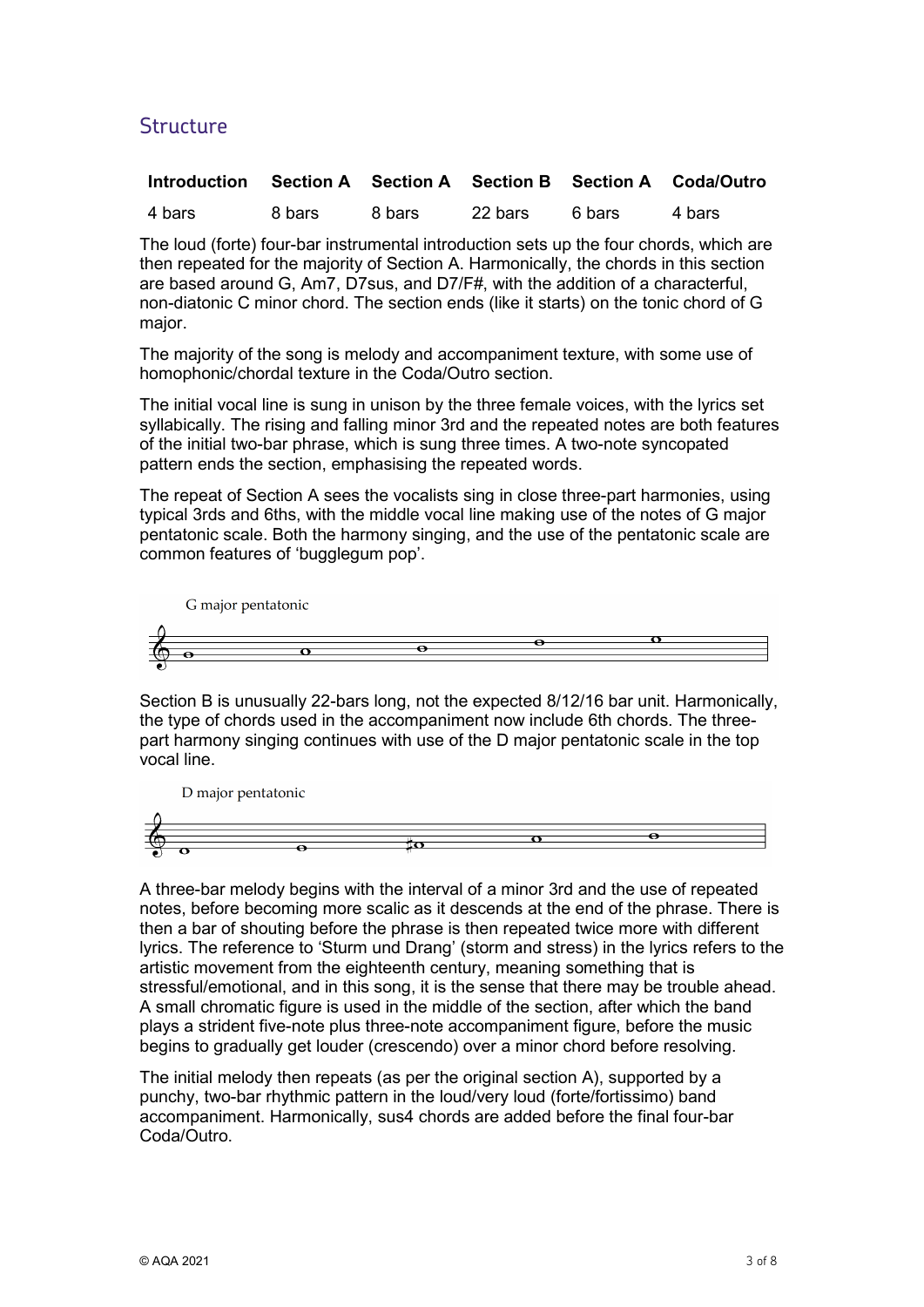A syncopated, melodic ostinato is created in the final section, with the use of repeated notes emphasising the lyrics, before the song ends unconventionally on G major vocals over Eb major instruments, which creates a sense of unease for what is to follow next.

## Mushnik and Son

*Mushnik and Son* available on [YouTube](https://www.youtube.com/watch?v=MNdP0Xek39A) (12:21-14:01) and [Spotify.](https://open.spotify.com/track/5ppyNBlN54vKZ5cSzYZIGx?si=22a5dcd82f9949b1)

## **Context**

Audrey II (the plant) has brought Mushnik and his florist's shop both publicity and a booming business. Orin (Audrey's boyfriend) tries to persuade Seymour to leave, taking Audrey II with him, to make his own fortune. Mushnik realises that this is a threat to his new-found wealth and fame and offers to adopt Seymour and give him a business partnership. Seymour seems unaware of Mushnik's selfish motives (made in comments throughout the song) and naïvely accepts his offer.

The song is sung by Mushnik (baritone voice) and Seymour (tenor voice). The band accompaniment consists of piano, keyboards, electric guitar, bass guitar and drum kit. Castanets and an organ timbre/sonority are also used.

Mushnik is portrayed as Jewish and there are features of klezmer music in the song. Klezmer music relates to music which draws on centuries-old Jewish traditions and incorporates various sounds of music from European and international traditions, including Roma (gypsy) music, Eastern European folk music (particularly Russian music) and early jazz. This type of music became popular in the USA in the twentieth century and was a direct result of a fusion between the increasing Jewish immigration and the American jazz scene.

Musical features of Klezmer music in this song include the use include the 4/4 metre, the fast tempo, and the use of the harmonic minor scale (C minor in this song). Harmonically, the addition of the flattened supertonic chord (Db major) is also a characteristic, as well as the typical rhythmic anacrusis. The use of castanets, and the organ sonority/timbre links to a Klezmer band.

### **Structure**

*Mushnik and Son* has a time signature of 4/4, a tempo of c.160 bpm and a tonic key of C minor. Following the softly (piano) spoken dialogue between Mushnik and Seymour, the structure of the song is as follows:

| Verse 1 | Verse 2 | Chorus | <b>Verse 3</b> | <b>Chorus</b> |
|---------|---------|--------|----------------|---------------|
|---------|---------|--------|----------------|---------------|

The accompanying calypso/tresillo or '332' rhythm is also a significant rhythmic feature of this piece.

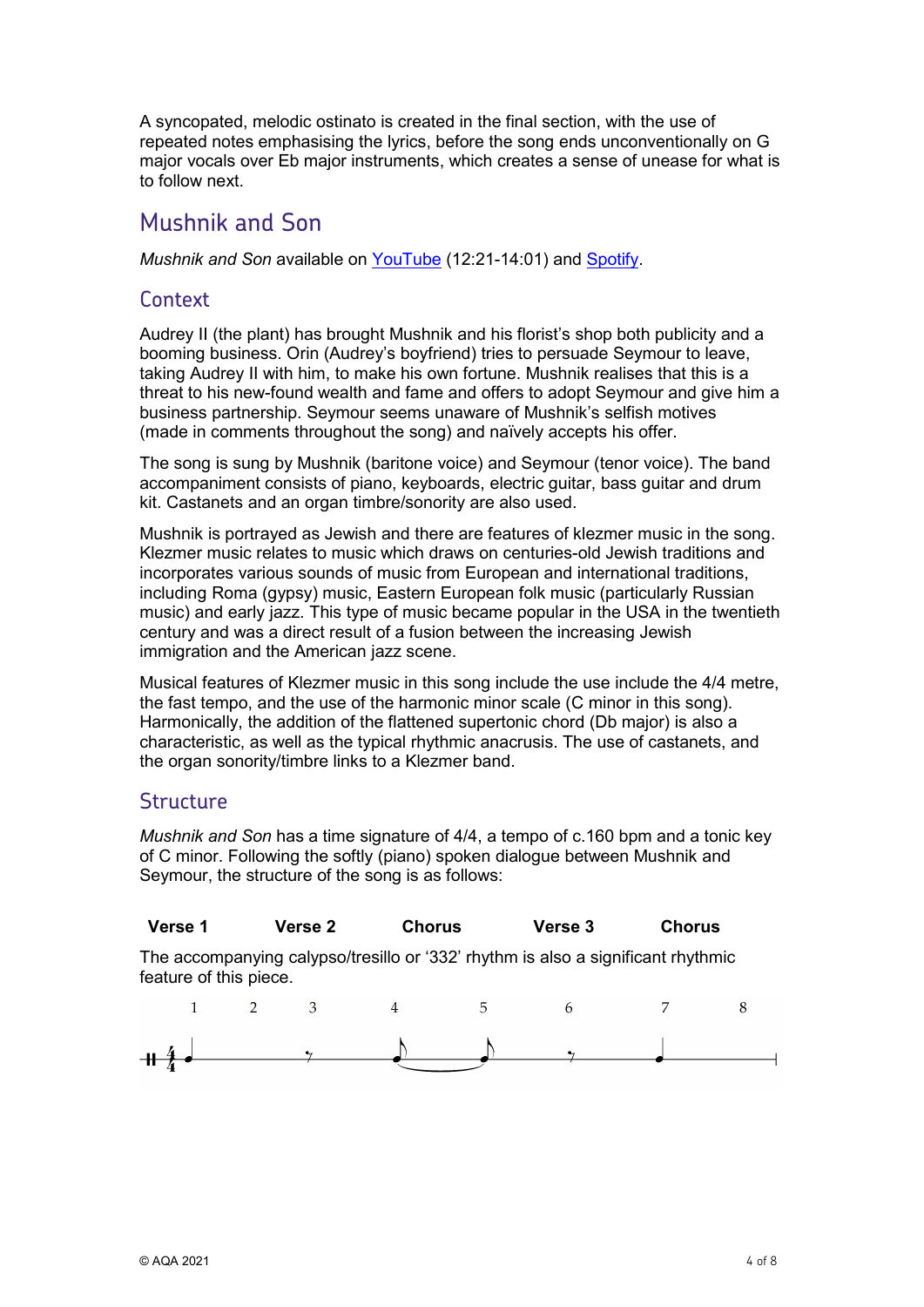In the chorus section, the repeated quavers in the piano provide rhythmic contrast. Indeed, the piano opening of *Clocks* by Coldplay uses the same rhythmic feel.



The first sung phrase of Verse 1 is sung fairly-loudly (mezzo forte) and begins with an anacrusis. Apart from the initial rising perfect 4th, the melody of the opening phrase is mostly scalic/conjunct. The second phrase starts in the same way, then has a slight change of melodic extension and rhythmic syncopation. The lyric setting in both phrases is syllabic, with the regular and rapid use of quavers a feature of the melodic line. Apart from the initial opening of the first phase, which is a monophonic/single melodic line texture, the rest of the verse is melody and accompaniment texture. The chords change every two bars in the first part of the verse between the tonic chord (C minor) to the flattened supertonic chord (Db major). The bass uses the strong calypso/tressilo '332' rhythm (as heard in the song *Little Shop of Horrors*) with additional syncopated material at the same time.

Verse 2 has the same musical features as Verse 1 but has different lyrics and more vocal interaction between Mushnik and Seymour. At the end of Verse 2, there is a seven-note homophonic/chordal melodic figure, which is a melodic inversion of the opening notes of Verse 1/2.

An ascending glissando in the piano leads into the four-note hook of the song at the start of the chorus**,** which, lyrically, is the title of the song. The gradual increase in volume (crescendo) over this phrase is also apparent. The melodic writing is now more disjunct, with the use of 6th and 7th intervals and the use of a descending sequence towards the end of the first phrase. The chords now also change (nearly always) once per bar, with more major chords used. This section has slower moving regular and syncopated rhythms patterns.

A modulation to the relative major (Eb major) occurs about halfway through the section, emphasised melodically with the use of minims and the rising minor 7th. The lyric setting remains syllabic, as does the overall texture of melody and accompaniment, with the section ending with the reoccurrence of the seven-note homophonic/chordal melodic inversion figure. The strong calypso/'tressilo '332' rhythm remains in place, with the addition of repeated quaver chords in the piano part.

Verse three uses the same musical material from verses one and two with more lyrical concentration on father figures.

The final chorus starts with a gradual increase in volume (crescendo) with Musnik and Seymour singing either solo or in unison. As the song nears its conclusion, syncopated motifs with the use of repeated notes are used both in the vocal melody (on the parodies of the wedding vows) and in the subsequent bars of band accompaniment. The song ends with a drawn-out very loud (fortissimo) *Mushnik and Son*, followed by a typical Klezmer flourish of an eight-note chromatic scale, which leads to the tonic note C and a final band chord of C minor.

The band uses rhythmically different accompaniment patterns. Both the verses and the choruses use the strong calypso/tressilo '332' rhythm again (as heard in the song *Little Shop of Horrors*) with additional rhythmic syncopation above. The chorus has the syncopation replaced with repeated quaver movement.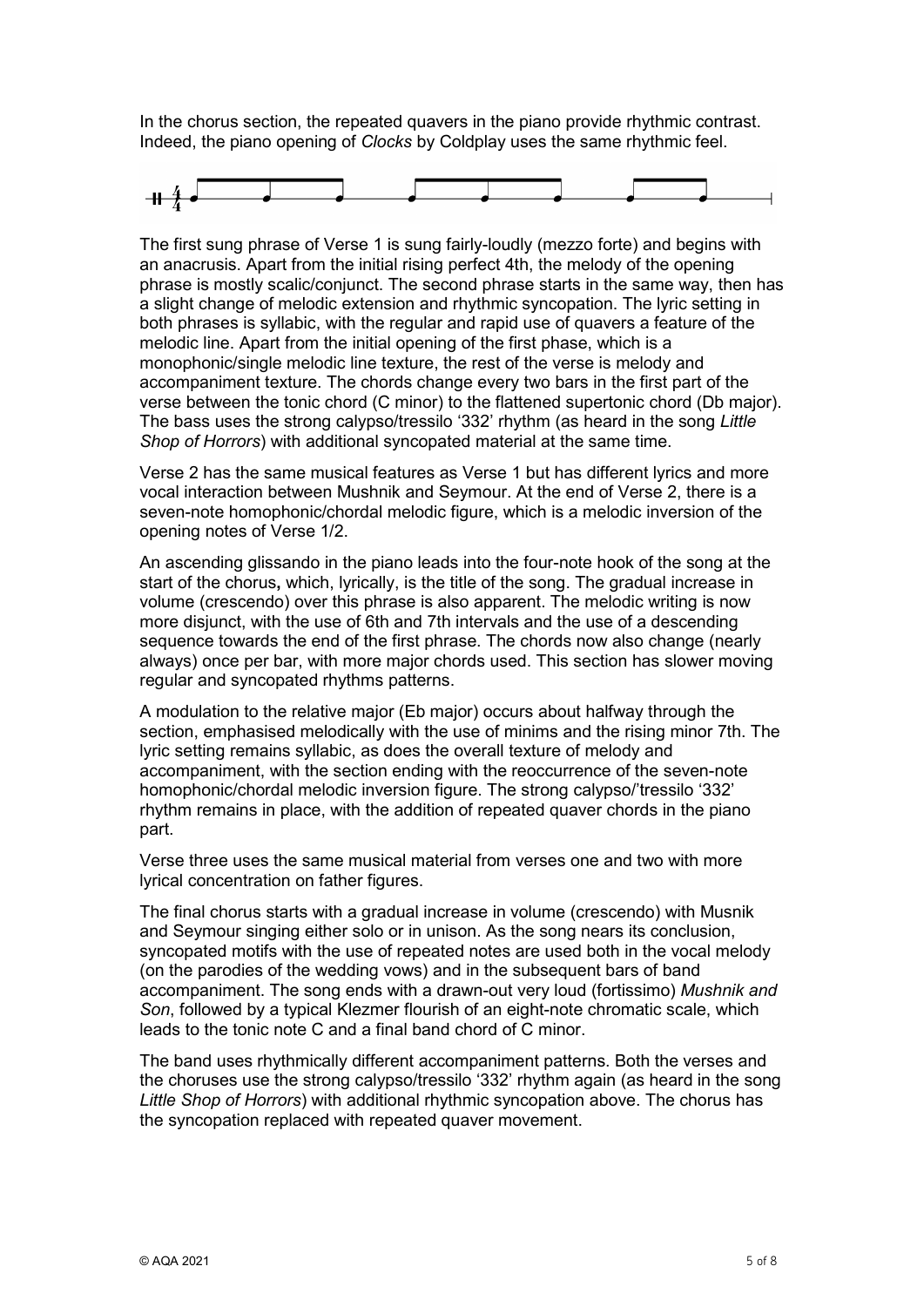# Feed me/Git it

*Feed me/Git it* available on [YouTube](https://www.youtube.com/watch?v=MNdP0Xek39A) (20:10-25:05) and [Spotify.](https://open.spotify.com/track/6uOa4cJ9FY7jTneZ0Ta8ZN?si=cfb333fca2eb4d1a)

#### **Context**

This musical number is sung by Audrey II (the plant) to Seymour. Seymour has been secretly feeding Audrey II by pricking his finger to give the plant blood. He is complaining about feeling faint and hungry when suddenly, the plant speaks to him for the first time.

The song is sung by Seymour and Audrey II (the plant). The band accompaniment consists of piano, keyboards, electric guitar, bass guitar and drum kit. A strings timbre/sonority is heard in the opening section (*Sudden Changes*).

There are several ways to describe the overall structure of this song and any viable or justified answer by a candidate in the exam would be credited.

The way the form is described here is one possible response of a repeated AABA form (after a long introduction (*Sudden Changes*)) and with a Gospel section added in the middle. Another viable or justifiable way of describing the form would be through composed.

The breakdown below uses the repeated AABA form, with the timings referenced to the YouTube link above.

| <b>Introduction</b>    |                | 20:10 | Sudden changes ending with a<br>monologue.                                                |
|------------------------|----------------|-------|-------------------------------------------------------------------------------------------|
| Verse 1:               | A1             | 21:21 | Audrey II asking to be fed to grow.                                                       |
|                        | A2             | 22:20 | Audrey II lists items to tempt<br>Seymour.                                                |
|                        | B              | 22:41 | Audrey II tries to entice Seymour<br>both as a genie and a friend.                        |
|                        | A2             | 22:55 | Audrey II provokes Seymour to 'Git<br>it'.                                                |
| <b>Gospel section:</b> |                | 23:04 | Compound time section -<br>Seymour reveals his doubts.                                    |
| Verse 2:               | A <sub>1</sub> | 23:32 | Audrey II lists more items to tempt<br>Seymour.                                           |
|                        | A2             | 23:48 | Hints of Seymour being tempted.                                                           |
|                        | $B$ (part)     | 23:57 | Persuasion complete.                                                                      |
|                        | Dialogue       | 24:10 | Realisation from Seymour that<br>Audrey II is talking about Orin<br>(Audrey's boyfriend). |
|                        | B              | 24:30 | Setting a rationale.                                                                      |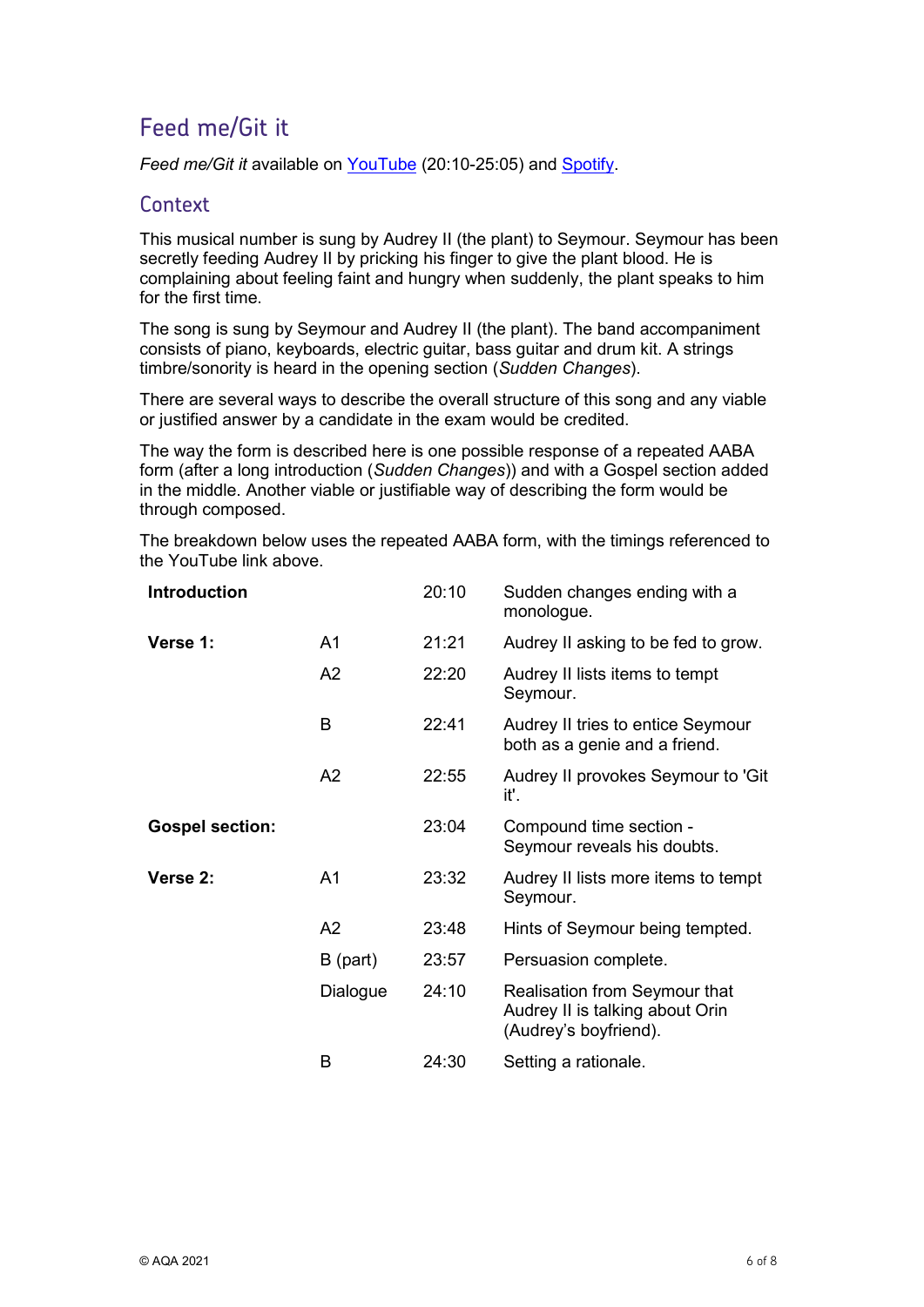The introduction begins slowly in the key of C major, with a tempo of c.60 bpm. Unusually for this key, the starting chord is a piano spread chord of Ab major, with the sustained strings sonority/timbre adding to the calm, reflective character. Seymour sings in a parlando style (which means freely, following natural speech patterns). The vocal line is supported by long chords in the accompaniment, where the band would follow the singer colla voce (with the voice).

Seymour sings two conjunct, seven-note, arch-shaped phrases fairly quietly (mezzo piano). Both phrases are almost identical, but the first phrase uses an Eb as its highest note (over an Ab major chord) and the second phrase uses an E natural as its highest note (over an C major chord). The use of repeated notes and a descending sequence completes the six-bar section melodically. Two syncopated piano bars lead into a repeat of the initial musical ideas, with more intricate pianistic accompaniment after the lyric 'Petunia', before the ensuing syncopated melody when Seymour looks ahead and remembers who he will 'owe it all to'. The chord changes are slow-moving and the inverted C pedal is a feature of the harmonic writing.

Seymour then embarks on an underscored Monologue about possible health problems, before saying that he is hungry and is going out for food. Audrey II (the plant) then speaks and asks for fresh blood.



The riff/ostinato for *Feed me* consists of two repeated quavers on the first beat of the bar, which could call to mind the famous two-note theme of *Jaws* by John Williams. After a three-bar introduction, Audrey II sings the initial melody which contains the notes Bb and Eb which are found in the blues scale of C.

The tempo has now changed to c.96 bpm, whilst the time signature remains in 4/4 time. The repetitive two-note *Feed me* riff/ostinato drives the music forward, with chromatic notes in the band accompaniment adding to the surreal mood. The structure of Verse 1 is 12 har blues.

In Verse 1 A2 there is now a more Motown feel to the music. Motown's name was rooted in industry and community: a nod to the *Motor Town* nickname of Detroit, which, in the early 1960s, was the car producing capital of USA. Features of Motown in this section include the characterful, syncopated bass playing and the fast chord changes, as well as the strong, steady beat.

Section B starts with three slow-moving bars with regular bass accompaniment, but then the chords abruptly change in terms of pace, leading to the lyric 'crave'. Over these fast-moving chords, Audrey II's melody uses regular semiquaver movement, with the use of repeated notes to reinforce the lyrics. A descending glissando in the piano is heard before the two-note riff/ostinato accompaniment returns before the final 'Git it' (get it).

There is then a definite change of musical style to Gospel/Gospel Blues in Section B. As its name suggests. Gospel Music came directly from Christian church music and was to have an enormous influence on popular music of the 1960s. It had a unique and distinctive musical style – using piano or Hammond organ, tambourines, driving bass lines, and gospel-influenced vocal harmonies.

This section is in compound time (either 6/8 or 12/8 time) and is sung by Seymour. The music has modulated to A minor (which is the relative minor of C major). The